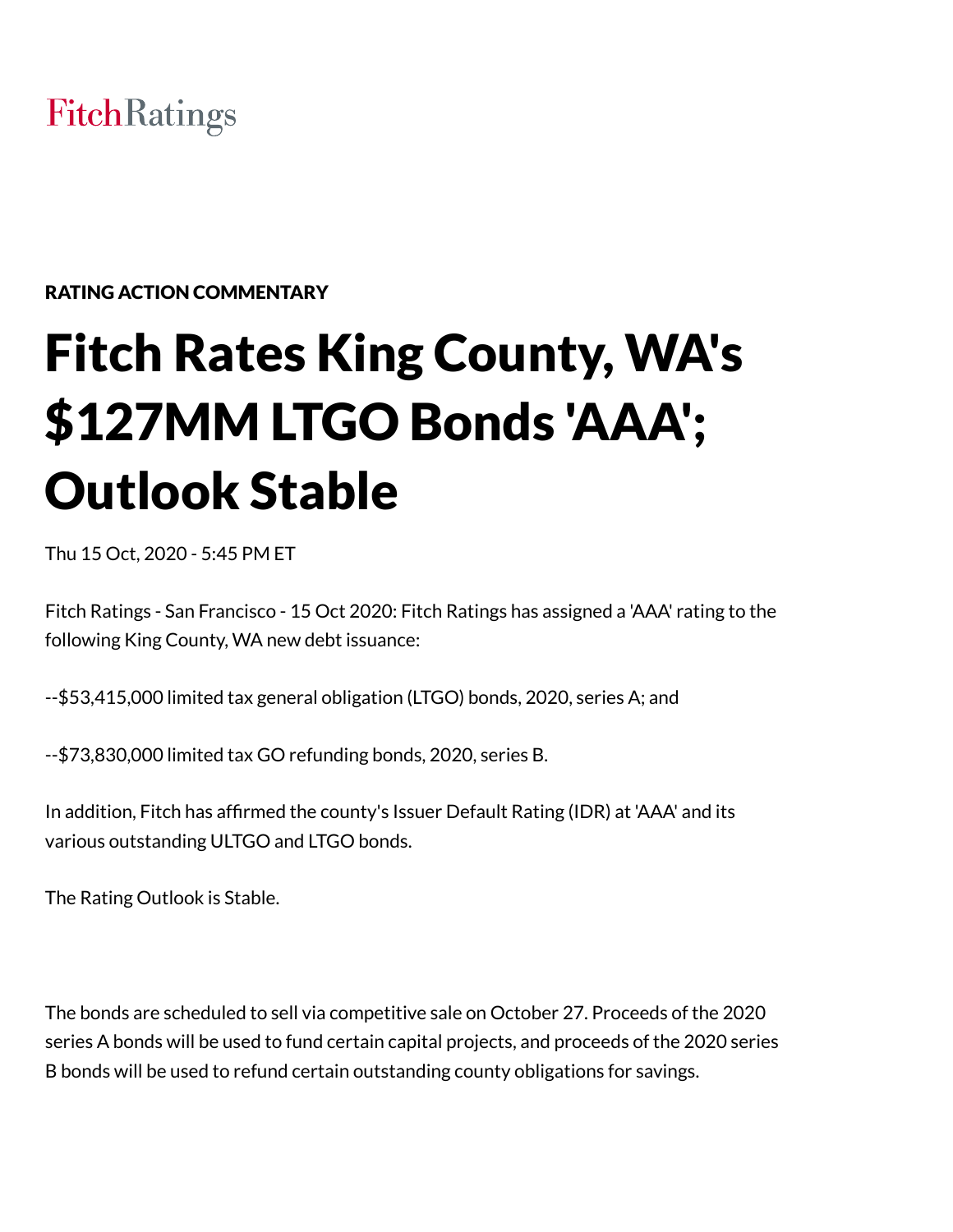# **SECURITY**

The bonds are general obligations of the county, supported by an irrevocable full faith, credit and resources pledge to levy an ad valorem tax sufficient (together with all other legally available monies) to pay debt service. The county's pledge on LTGO bonds is constrained by property tax levy growth of 1% per year, plus new construction, and a rate cap of \$1.80 per \$1,000 of taxable assessed value (TAV).

# ANALYTICAL CONCLUSION

The 'AAA' IDR and GO rating reflect the county's strong economic underpinnings, superior gap-closing capacity and low liability levels. The county is well positioned to withstand pandemic-related economic stresses and performs well in both baseline and downside economic scenarios. A history of steady revenue growth and sound financial cushion offset constraints on the county's independent ability to increase the property tax levy.

# ECONOMIC RESOURCE BASE

King County benefits from a diverse economy and tax base that encompasses nearly 30% of the state's population including Seattle, the Pacific Northwest's largest city. Major private employers include Boeing, Microsoft and Amazon. The regional economy is also supported by a substantial military presence.

Prior to the coronavirus-induced recession, economic growth in the county and region had been robust, with rapid expansion of information technology employment and ongoing construction activity. The aerospace industry had already been affected by Boeing's grounding and decision to cease manufacturing the 737 MAX, which continues to be an issue. As an early center of community spread of the novel coronavirus, the region experienced the economic effects of mitigation efforts, which shut down non-essential businesses. Recent infection rates have trended below the national average, allowing a gradual opening up of the regional economy.

# KEY RATING DRIVERS

**Revenue Framework: 'aa'**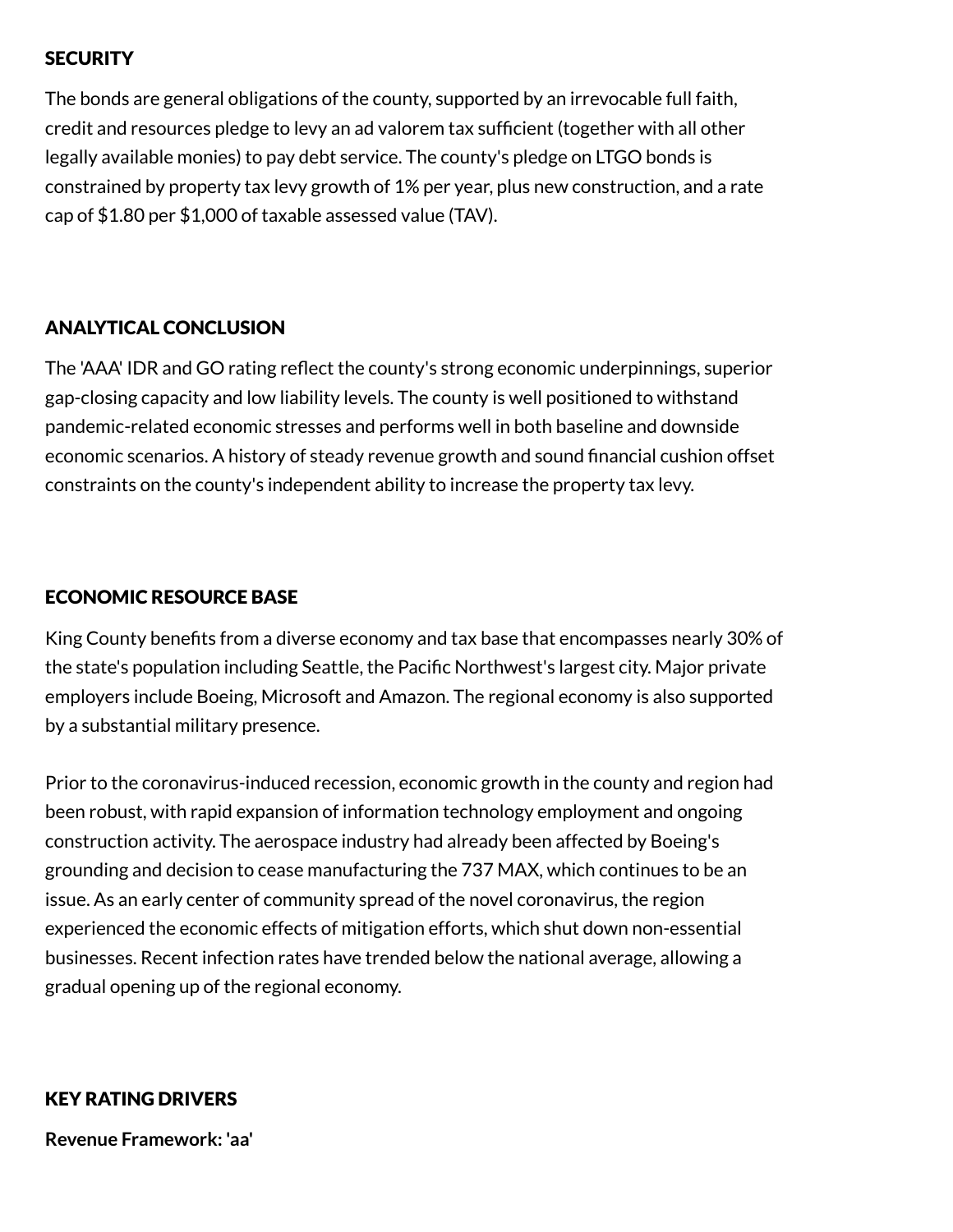Over the last 10 years, general fund revenues have lagged behind overall U.S. economic performance, but have exceeded inflation. Fitch expects that trend to continue over the long term given constraints on the revenue system that keep the county from fully benefitting from economic growth. The county's independent legal ability to raise revenues is satisfactory.

## **Expenditure Framework: 'aa'**

Constraints on revenue increases have challenged the county's ability to address inflationary and population-based expenditure growth; however, management has a strong track record of closing budget gaps and aligning expenditures with revenues. Carrying costs for debt service and retiree benefits are low to moderate.

# **Long-Term Liability Burden: 'aaa'**

Long-term liabilities, primarily in the form of overlapping debt, are a low burden on the resource base. The county participates in several state pension plans and has a minimal OPEB liability.

### **Operating Performance: 'aaa'**

The county is using a combination of spending cuts, revenue raising and use of reserves to mitigate sharp revenue losses due to the pandemic-induced recession. Given the strong reserve levels going into the current economic downturn and other tools available, Fitch expects the county to retain its superior gap-closing capacity. Once stronger economic growth resumes, Fitch expects the county to rebuild its financial cushion.

### RATING SENSITIVITIES

Factors that could, individually or collectively, lead to positive rating action/upgrade:

--Not Applicable.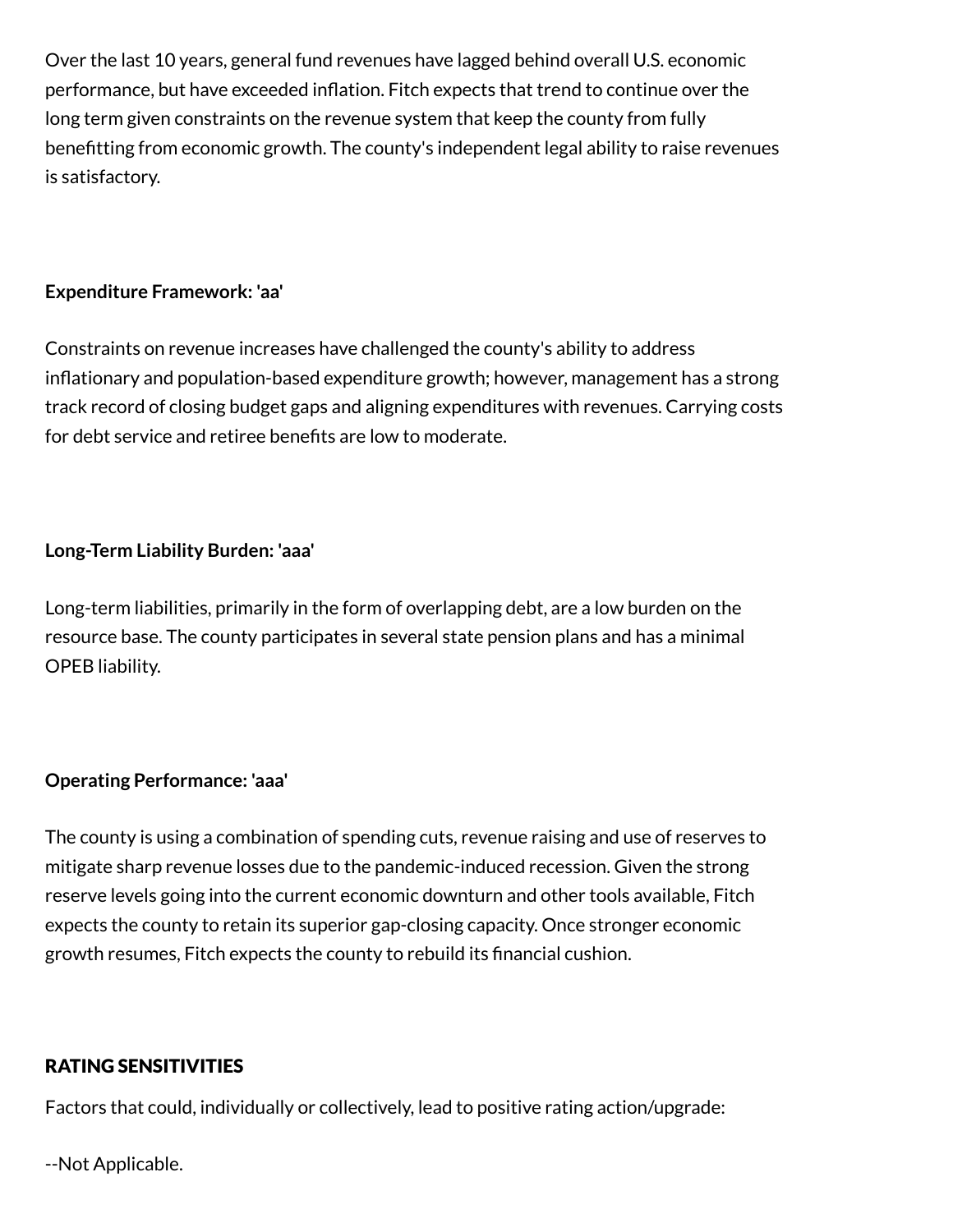Factors that could, individually or collectively, lead to negative rating action/downgrade:

--An inability to address the fiscal challenges triggered by the severe economic contraction, as evidenced by insufficient budget adjustments, reducing the county's financial resiliency by the end of the recovery period.

--Over time, an inability to manage ongoing expenditure pressures in response to constitutional limits on revenue growth.

# BEST/WORST CASE RATING SCENARIO

International scale credit ratings of Sovereigns, Public Finance and Infrastructure issuers have a best-case rating upgrade scenario (defined as the 99th percentile of rating transitions, measured in a positive direction) of three notches over a three-year rating horizon; and a worst-case rating downgrade scenario (defined as the 99th percentile of rating transitions, measured in a negative direction) of three notches over three years. The complete span of best- and worst-case scenario credit ratings for all rating categories ranges from 'AAA' to 'D'. Best- and worst-case scenario credit ratings are based on historical performance. For more information about the methodology used to determine sectorspecific best- and worst-case scenario credit ratings, visit [<https://www.fitchratings.com/site/re/10111579>].

### CURRENT DEVELOPMENTS

Sector-Wide Coronavirus Implications

The outbreak of coronavirus and related government containment measures worldwide has created an uncertain global environment for U.S. state and local governments and related entities. Fitch's ratings are forward-looking in nature, and Fitch will monitor the severity and duration of the budgetary impact on state and local governments and incorporate revised expectations for future performance and assessment of key risks.

While the initial phase of economic recovery has been faster than expected, GDP in the U.S. is projected to remain below its 4Q19 level until at least 4Q21. In its baseline scenario, Fitch assumes continued strong GDP growth in 3Q20 followed by a slower recovery trajectory from 4Q20 onward amid persisting social distancing behavior and restrictions,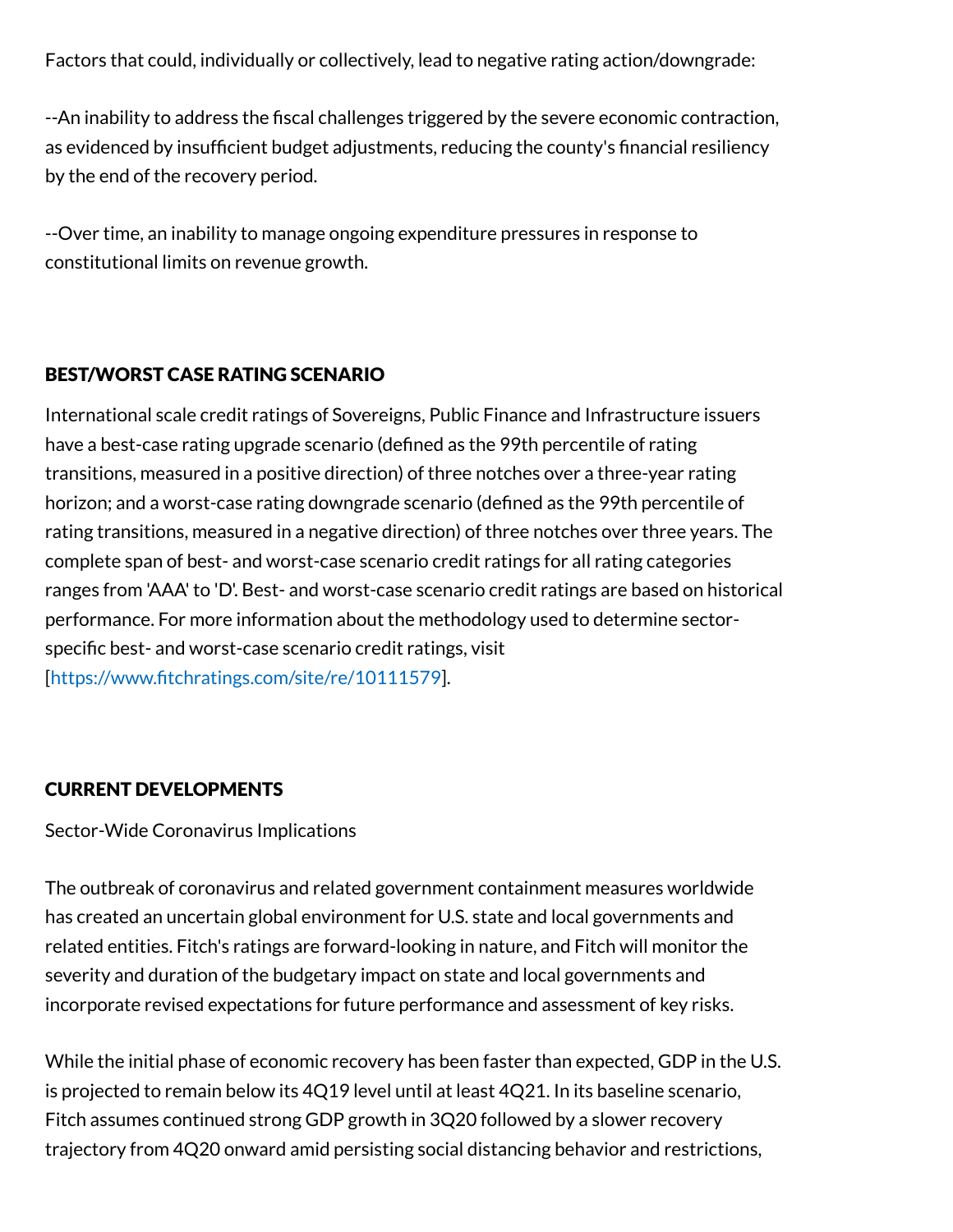high unemployment and a further pullback in private-sector investment. Additional details, including key assumptions and implications of the baseline scenario and a downside scenario, are described in the reports titled,"Fitch Ratings Coronavirus Scenarios: Baseline and Downside Cases - Update"(https://www.fitchratings.com/research/sovereigns/fitch[ratings-coronavirus-scenarios-baseline-downside-cases-update-08-09-2020\),](https://www.fitchratings.com/research/sovereigns/fitch-ratings-coronavirus-scenarios-baseline-downside-cases-update-08-09-2020) published Sept. 8, 2020 and "Fitch Ratings Updates Coronavirus Scenarios for U.S. State and Local Tax-Supported Issuers"(https://www.fitchratings.com/research/us-public-finance/fitch[ratings-updates-coronavirus-scenarios-for-us-state-local-tax-supported-issuers-01-10-](https://www.fitchratings.com/research/us-public-finance/fitch-ratings-updates-coronavirus-scenarios-for-us-state-local-tax-supported-issuers-01-10-2020) 2020), published on Oct. 1, 2020 on [www.fitchratings.com.](http://www.fitchratings.com/)

### King County Economy Under Coronavirus Pandemic

Public schools closed on March 16, and stay at home orders were in effect from March 23 through May 31. During June and July, as measured by consumer spending, the economy partially recovered and then was relatively flat in August. With the exception of the information sector, most employment sectors were sharply down starting in March but had recovered most of their losses by July. In August, the hospitality sector remained about 38% below its pre-pandemic peak, according to the county. King County's total employment was down 5.1% from a year earlier in August, which is about three-quarters of the 6.7% loss in the national job market, according to the Bureau of Labor Statistics.

### Adequate Liquidity

Fitch considers liquidity to be the most significant and immediate risk to state and local government financial operations presented by the pandemic. The county received \$262 million for pandemic expenses from the Coronavirus Aid, Relief, and Economic Security (CARES) Act, and also expects to pursue FEMA reimbursement for an estimated \$70 million. King County reports it had \$8.1 billion in the county investment pool, of which 40% was attributable to county agencies. The county's estimated portion (\$3.2 billion) is equal to about 485 days governmental spending based on 2019 expenditures. Fitch believes these borrowable resources provide sufficient liquidity for its near-term operating needs.

### Budget Impact and Response

The county's budget and financial projections show a moderate amount of fund balance spending during the current downturn, which would not pressure the rating so long as management continues take steps to balance the budget as the economy recovers, as it has in past downturns. In its most recent forecast (August 2020), the county projects sales taxes to be about 11.6% lower in 2020 compared to 2019, and property taxes about 2.9%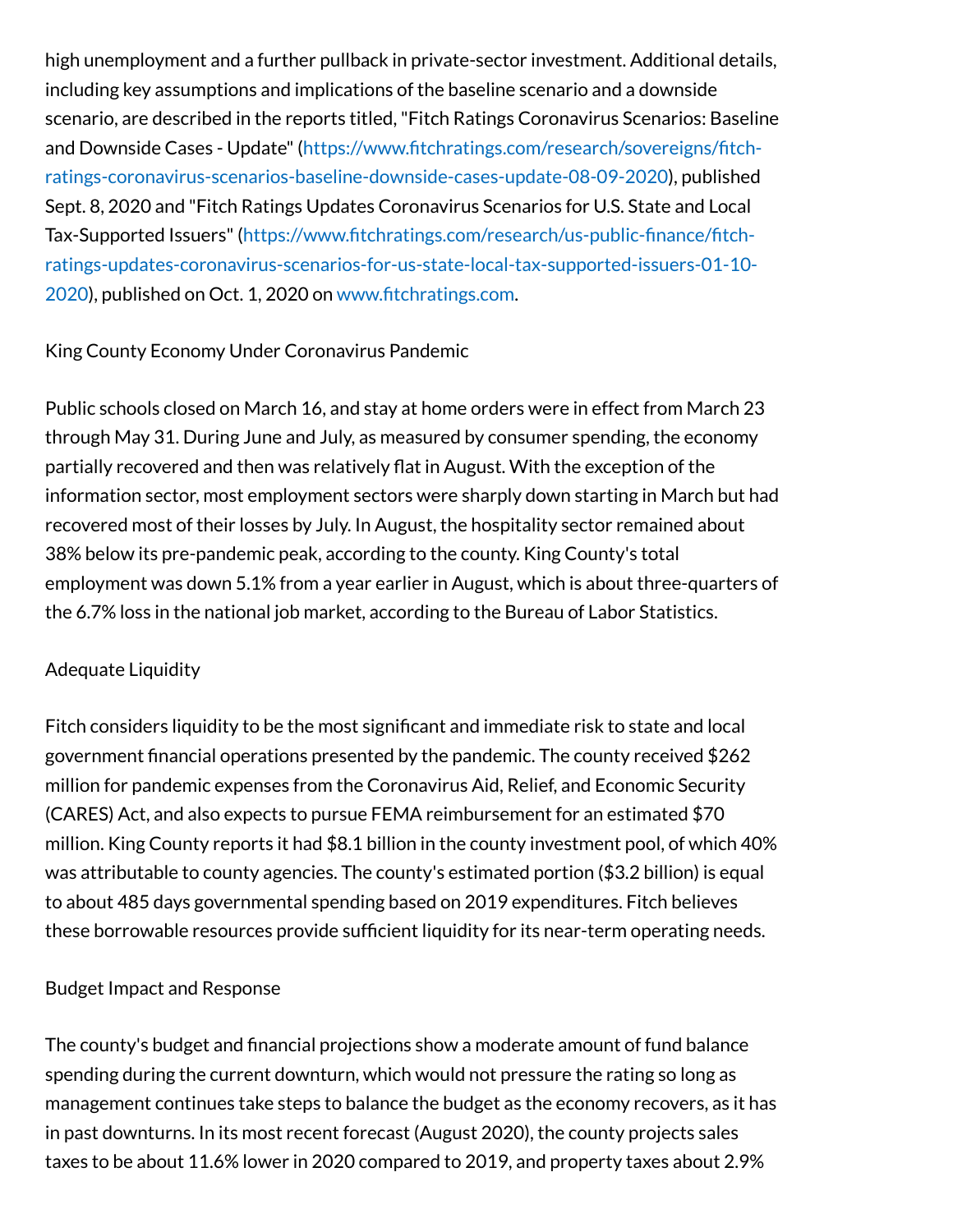higher than 2019. For the 2019-2020 biennium, sales taxes and charges for services are now forecast to come in about 3% and 4% lower than budget, respectively, with overall revenues modestly above budget for the biennium. In response to the decline in sales taxes, the county kept some positions vacant and began planning for spending reductions in the next biennial budget. The county estimates it will use about \$43 million in fund balance in 2020, \$15 million of which was for now settled labor agreements and other planned use of fund balance, and the remainder for other planned uses unrelated to the recession. The county forecast having an estimated \$94 million in available fund balance at the end of 2020, equal to about 11% of 2019 spending.

The county is currently preparing its 2021-2022 biennial budget. The 2021-2022 general fund budget is estimated at about \$1.9 billion, roughly the same as the current, revised biennial budget for 2019-2020, not including revenues and expenditures related to the pandemic. The decline in sales taxes along with some cost increases and new programs resulted in an estimated \$143 million budget shortfall (about 8% of the biennial budget). The county's proposed budget closed the gap with \$84 million in efficiencies and service reductions, such as in the sheriff's department where vacancies have been held open, and in other departments. Office space in downtown Seattle will be consolidated, saving rent. The proposed budget will also include \$30 million in additional revenue by charging utilities rent on rights of way and appropriates about \$29 million in reserves.

# CREDIT PROFILE

King County has benefited from above-average population and employment growth during the past decade, and has an estimated 2019 population of 2.3 million. Educational attainment levels are well above the national average and annual personal income growth has been close to 6% in recent years. The county continues to attract new residents drawn by high-paying jobs in the information technology sector, which Fitch expects to support sustained economic growth.

### REVENUE FRAMEWORK

For the 10 years, through 2019, revenue growth outpaced inflation historically but remains below overall U.S. economic performance. Fitch expects county revenues to continue to exceed inflation based on population gains and ongoing economic development, but to lag behind U.S. GDP over the long term due to the statutory limit.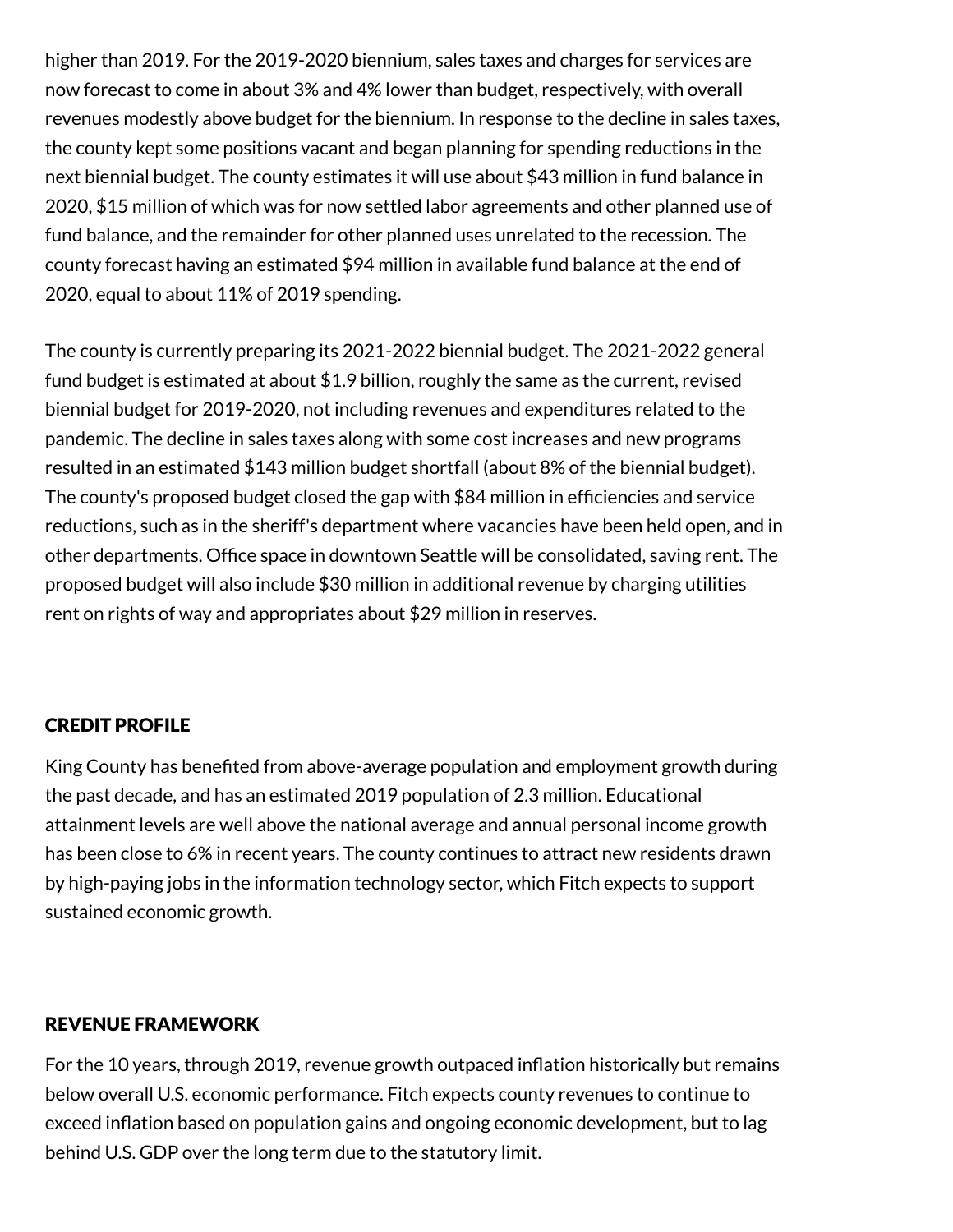Property taxes accounted for approximately 40% of general fund revenues in 2019 and have provided a steady source of revenue growth due to ongoing additions to the tax base from new construction, which are not considered in the 1% statutory limit on property tax growth. Charges for services, which include revenues received for services provided on behalf of other local governments, accounted for 31% of general fund revenue in 2019, while sales taxes provided an additional 17%.

Prior to 2020, sales tax growth has been strong, benefitting from higher than usual sales in unincorporated areas, which garner the county a larger share of the taxable sales value, as well as newly taxing remote sellers. For 2020, the county is projecting a 11.6% decline in general fund sales taxes and a 2.9% growth in property taxes, which to date are unaffected by the downturn. In 2021, the county is forecasting 3.5% growth in sales taxes (still well below 2019) and 2.3% growth in property taxes.

Property and sales tax increases require voter approval. The county's chief area of independent revenue flexibility is in charges for services. In aggregate, these tools provide the county with satisfactory independent legal ability to raise operating revenues in relation to expected normal cyclical declines.

# EXPENDITURE FRAMEWORK

Law, safety and justice is the county's primary responsibility and accounts for about threequarters of general fund expenditures in 2019. In 2019, the county settled with two of its larger unions with a 4% wage increase for 2019 and 1.5% each on January 2020 and July 2020. A majority of the other unions agreed to similar terms.

Based on current spending practices, Fitch expects expenditure growth to be marginally above revenue growth over time in the absence of policy action.

Expenditure-cutting flexibility is solid. The county's carrying costs for debt service and retiree benefits were equal to about 10% of spending in 2019, but approximately 40% of pension costs (about two thirds of the total carrying costs) were paid from county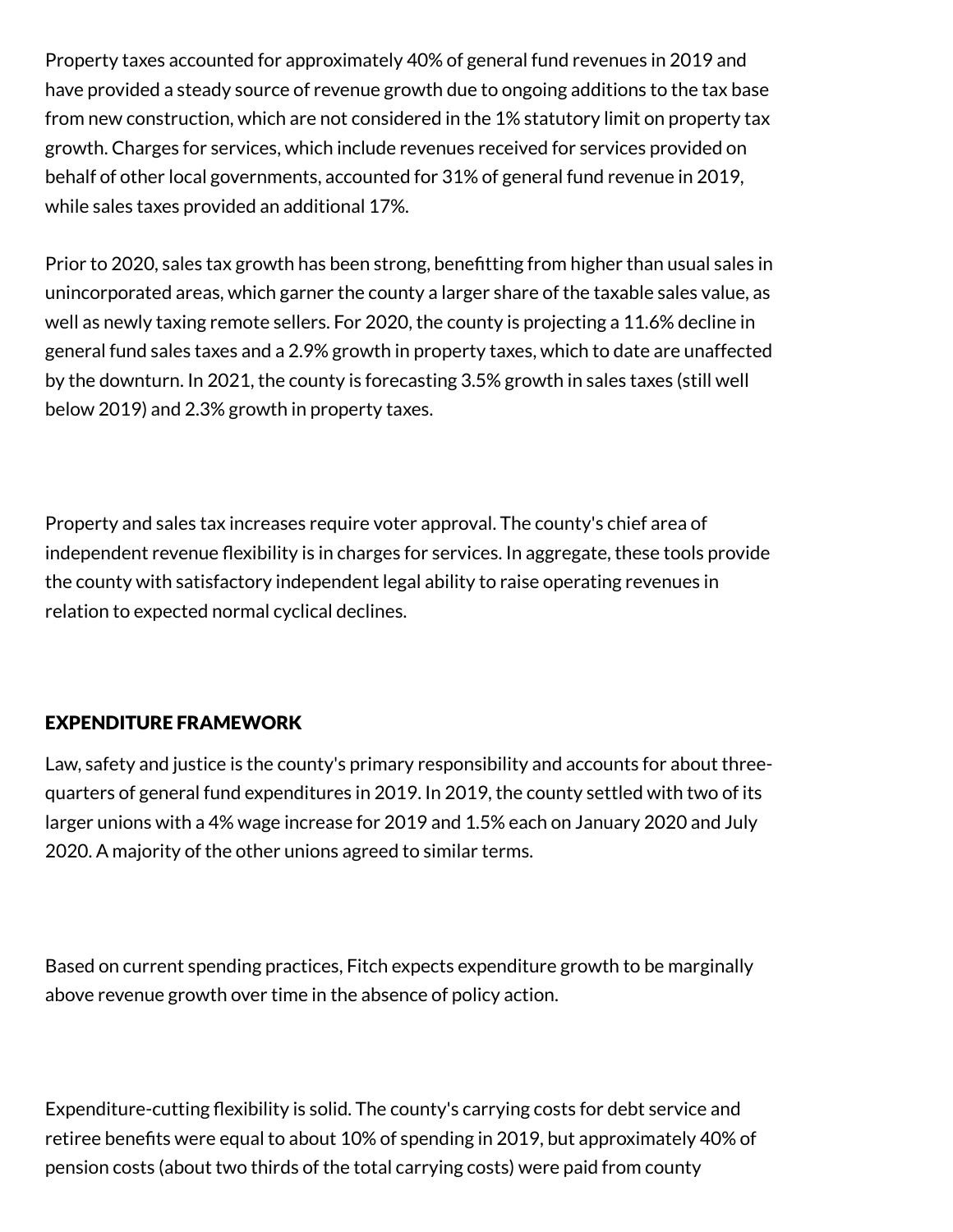enterprise funds. In addition, the county has incorporated ongoing expenditure controls into its biennial budget process, providing a strong starting point for potential cuts that may be required in a downturn or in order to align revenues with expenditures given terms of recent labor contracts.

# LONG-TERM LIABILITY BURDEN

The county's long-term liability burden, including direct and overlapping debt and the Fitch-adjusted net pension liabilities, totals about \$9.9 billion, which is low relative to the county's resource base at about 5% of personal income. The county plans to issue about \$1 billion in new money limited tax GO bonds over the next biennium for bridge replacements, land purchases, facility improvements and affordable housing and solid waste capital program. In addition, the county will have a \$1.7 billion measure on the November ballot to finance needed improvements to the county's Harborview Medical Center, including seismic improvements. The county amortizes its debt rapidly with almost 80% of its outstanding GO bonds paid off in 10 years. Most of the growth in the long-term liability burden is likely to come from debt issuances by overlapping jurisdictions, which account for the vast majority of overall long-term liabilities.

The county participates in several state-sponsored pension plans that are adequately funded under Fitch's assumption of 6% investment returns. OPEB liabilities are low at approximately 0.1% of personal income.

# OPERATING PERFORMANCE

The Fitch Analytical Stress Test (FAST) scenario analysis tool, which relates historical tax revenue volatility to GDP to support the assessment of operating performance under Fitch's criteria, has now been adjusted to reflect GDP parameters consistent with Fitch's global coronavirus forecast assumptions. The FAST is not a forecast, but it represents Fitch's estimate of possible revenue behavior in a downturn based on historical revenue performance. Hence, actual revenue declines will vary from the FAST results, and Fitch expects that the county will implement decisive corrective actions to offset them. The FAST does provide a relative sense of the risk exposure of a particular local government entity compared to other local government entities.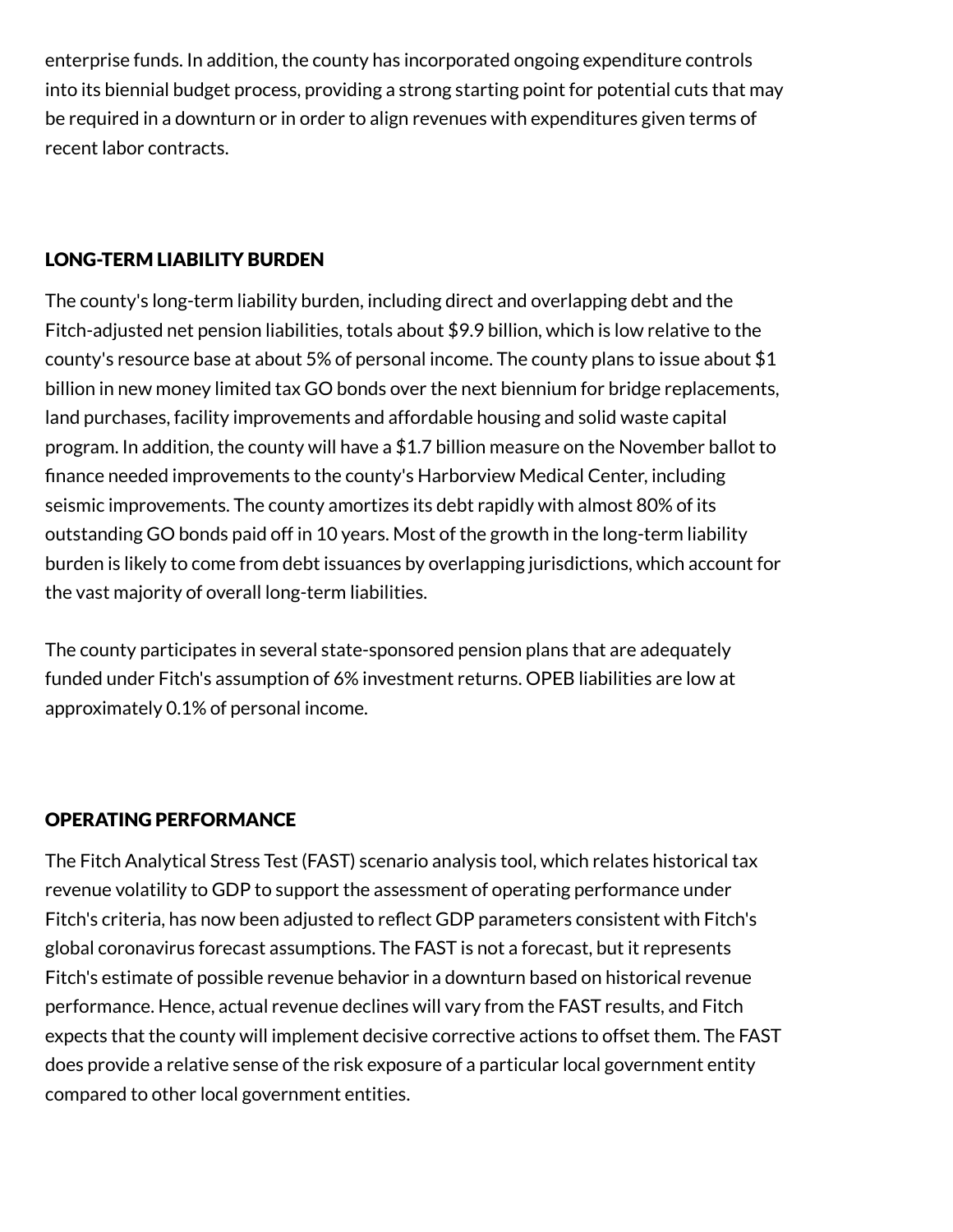The county's FAST results under the baseline scenario, which assumes no policy action, show the county maintaining unrestricted general fund reserves well above the level required to maintain a 'aaa' financial resilience assessment. The county ended 2019 with an available fund balance of over \$182 million, or 20% of general fund spending. The county estimates ending 2020 with lower reserves due to planned use of fund balance. Fitch's downside economic scenario would require the county to take policy action to align ongoing revenues and expenditures and to maintain reserves at a level that's consistent with the current rating. Fitch believes the county is well positioned to address such a downside scenario and would maintain (or promptly restore) reserves that are consistent with the highest financial resilience assessment, given strong past performance, a healthy starting point for reserves, solid control over spending and a relatively manageable gap that would open in the downside scenario.

Financial resilience is supported by a policy that targets unassigned reserves at 8% (lowered to 6% in the next biennium) of general fund revenues, as well as a rainy day reserve that exceeds \$25 million at the end of 2020 (equal to about 3% of general fund spending). 2019 operations resulted in a surplus after transfers of almost \$20 million, resulting in a total unrestricted fund balance of about \$163 million, equal to 19% of general fund spending. At the end of 2019, the county also retained approximately \$17 million in available balances outside the general fund. Approximately \$15 million of the use of reserves in 2020 was appropriated from the county's risk reserve for salary increases pursuant to labor agreements.

The county has demonstrated a strong commitment to financial flexibility through the maintenance of reserves at targeted levels, extensive and conservative financial forecasting and monitoring, and regular closure of budget gaps without the use of reserves. In addition, the county has a track record of moving expenditure responsibilities outside of the general fund through voter-approved increases to property tax levy limits for specific purposes.

In addition to the sources of information identified in Fitch's applicable criteria specified below, this action was informed by information from Lumesis.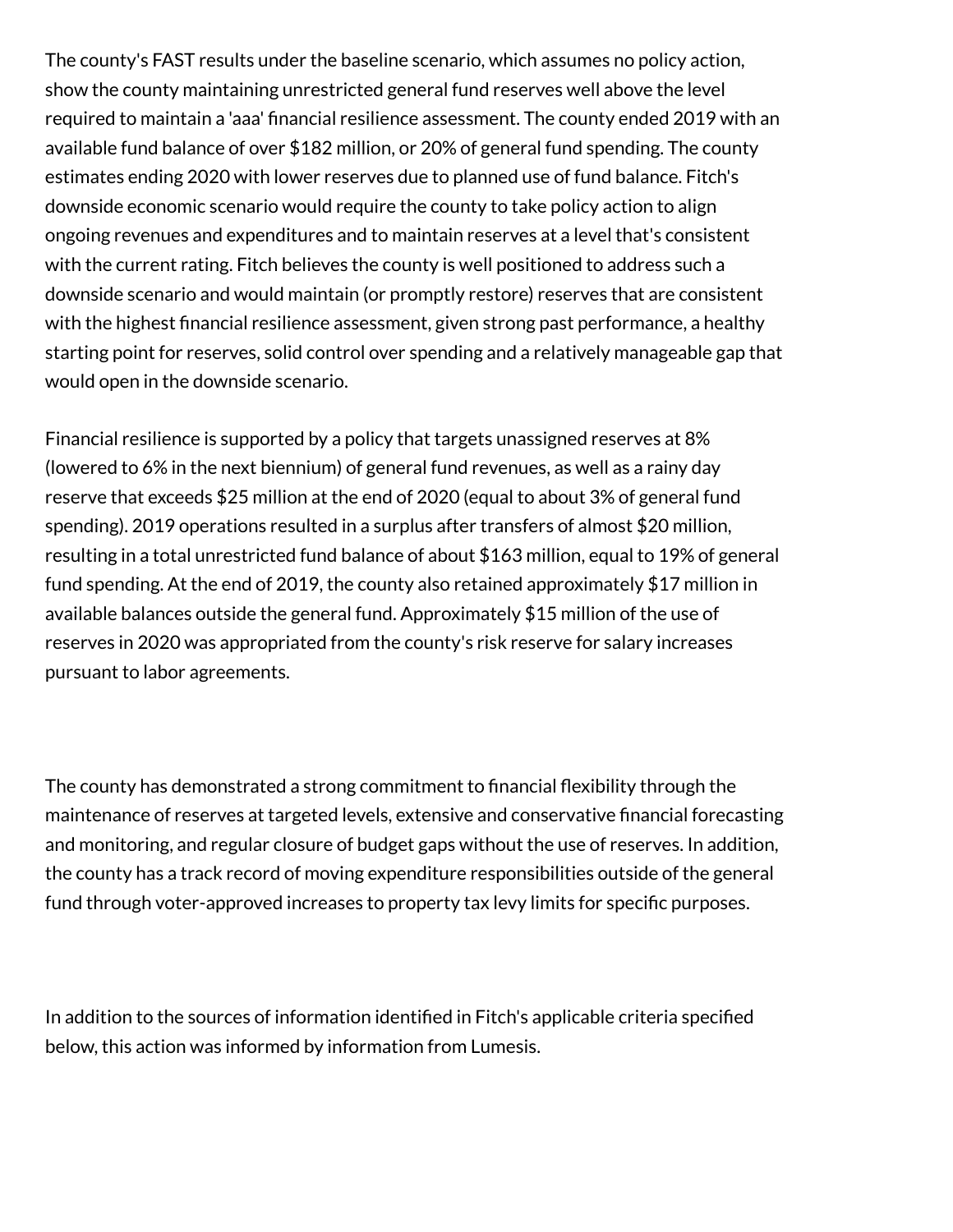# REFERENCES FOR SUBSTANTIALLY MATERIAL SOURCE CITED AS KEY DRIVER OF RATING

The principal sources of information used in the analysis are described in the Applicable Criteria.

# ESG CONSIDERATIONS

Unless otherwise disclosed in this section, the highest level of ESG credit relevance is a score of '3'. This means ESG issues are credit-neutral or have only a minimal credit impact on the entity, either due to their nature or the way in which they are being managed by the entity. For more information on Fitch's ESG Relevance Scores, visit [www.fitchratings.com/esg.](http://www.fitchratings.com/esg)

| <b>ENTITY/DEBT</b>                                                                                                      | <b>RATING</b>    |                                  |          | <b>PRIOR</b>                                  |
|-------------------------------------------------------------------------------------------------------------------------|------------------|----------------------------------|----------|-----------------------------------------------|
| King County<br>(WA) [General<br>Government]                                                                             | LT<br><b>IDR</b> | AAA Rating Outlook Stable        | Affirmed | <b>AAA Rating</b><br>Outlook<br>Stable        |
| <b>King</b><br>County<br>(WA)<br>/General<br>Obligation<br>- Limited<br>Tax/1LT                                         | LT               | AAA Rating Outlook Stable        | Affirmed | <b>AAA Rating</b><br>Outlook<br><b>Stable</b> |
| King<br>County<br>(WA)<br>/General<br>Obligation<br><b>VIEW ADDITIONAL RATING DETAILS</b><br>FITCULD ATILICS ALLA IVSTS | LT               | <b>AAA Rating Outlook Stable</b> | Affirmed | <b>AAA Rating</b><br>Outlook<br><b>Stable</b> |

# RATING ACTIONS

# FITCH RATINGS ANALYSTS

**Karen Ribble** Senior Director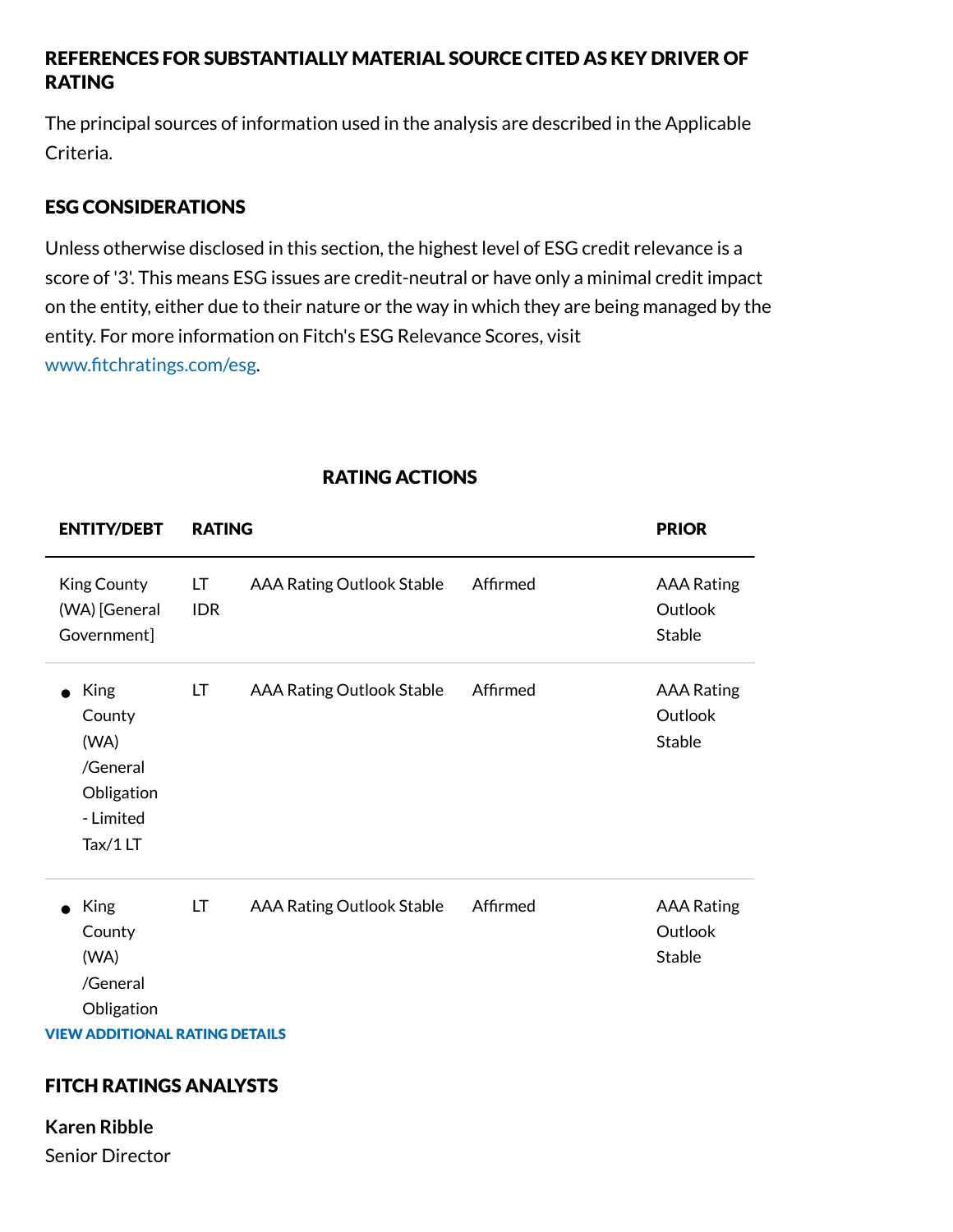Primary Rating Analyst +1 415 732 5611 Fitch Ratings, Inc. One Post Street, Suite 900 San Francisco, CA 94104

**Graham Schnaars** Senior Analyst Secondary Rating Analyst +1 415 732 7578

**Andrew Ward** Senior Director Committee Chairperson +1 415 732 5617

### MEDIA CONTACTS

**Sandro Scenga** New York +1 212 908 0278 sandro.scenga@thefitchgroup.com

Additional information is available on www.fitchratings.com

### APPLICABLE CRITERIA

U.S. Public Finance [Tax-Supported Rating](https://www.fitchratings.com/research/us-public-finance/us-public-finance-tax-supported-rating-criteria-27-03-2020) Criteria (pub. 27 Mar 2020) (including rating assumption sensitivity)

#### APPLICABLE MODELS

Numbers in parentheses accompanying applicable model(s) contain hyperlinks to criteria providing description of model(s).

FAST States & Locals - Fitch Analytical Stress Test Model, v2.4.0 ([1\)](https://www.fitchratings.com/site/re/970025)

### ADDITIONAL DISCLOSURES

[Dodd-Frank](https://www.fitchratings.com/research/us-public-finance/fitch-rates-king-county-wa-127mm-ltgo-bonds-aaa-outlook-stable-15-10-2020/dodd-frank-disclosure) Rating Information Disclosure Form [Solicitation](#page-13-0) Status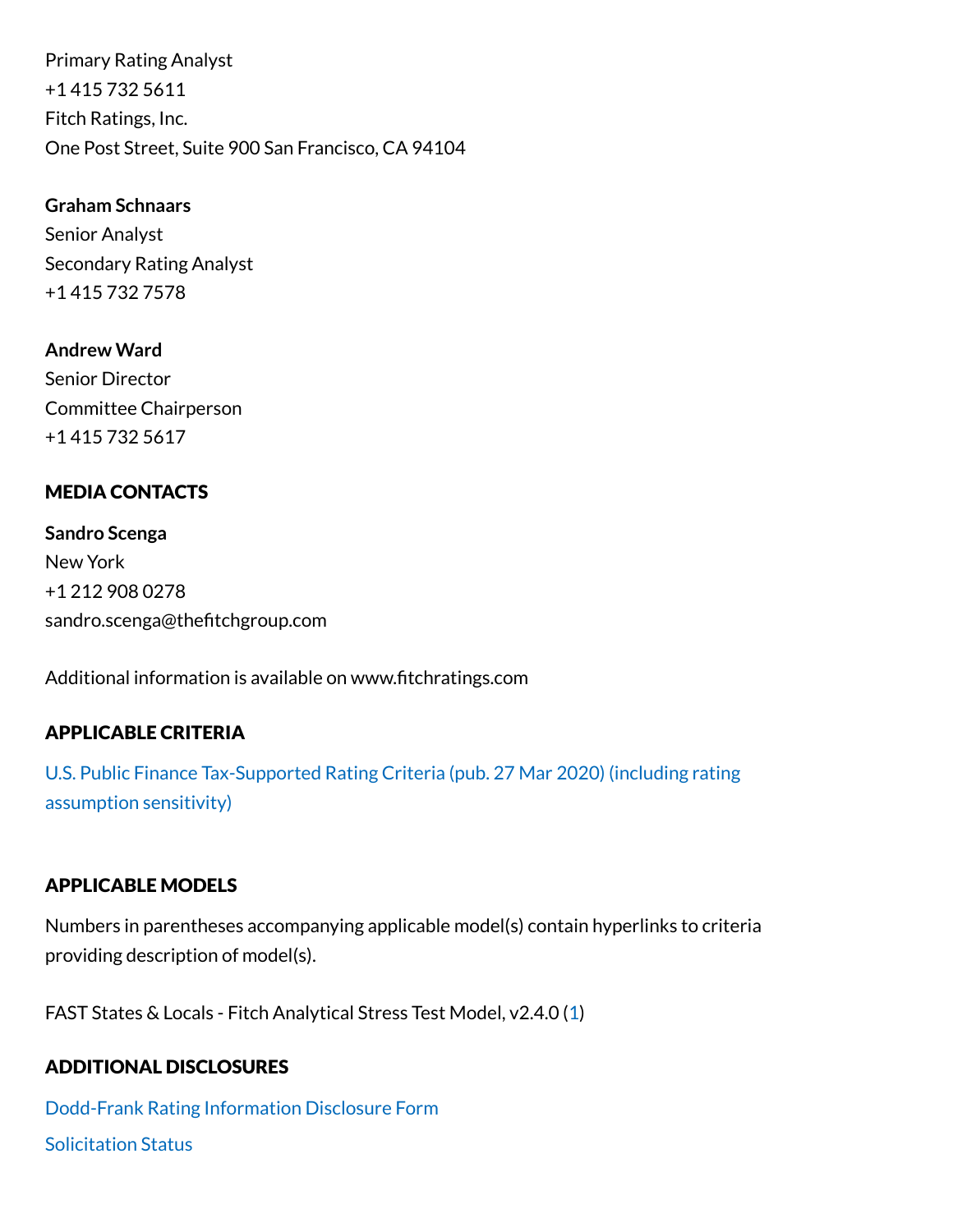## ENDORSEMENT STATUS

King County (WA) **EU Endorsed** 

# **DISCLAIMER**

ALL FITCH CREDIT RATINGS ARE SUBJECT TO CERTAIN LIMITATIONS AND DISCLAIMERS. PLEASE READ THESE LIMITATIONS AND DISCLAIMERS BY FOLLOWING THIS LINK: [HTTPS://WWW.FITCHRATINGS.COM/UNDERSTANDINGCREDITRATINGS](https://www.fitchratings.com/UNDERSTANDINGCREDITRATINGS). IN ADDITION, THE FOLLOWING [HTTPS://WWW.FITCHRATINGS.COM/RATING-](https://www.fitchratings.com/rating-definitions-document)DEFINITIONS-DOCUMENT DETAILS FITCH'S RATING DEFINITIONS FOR EACH RATING SCALE AND RATING CATEGORIES, INCLUDING DEFINITIONS RELATING TO DEFAULT. PUBLISHED RATINGS, CRITERIA, AND METHODOLOGIES ARE AVAILABLE FROM THIS SITE AT ALL TIMES. FITCH'S CODE OF CONDUCT, CONFIDENTIALITY, CONFLICTS OF INTEREST, AFFILIATE FIREWALL, COMPLIANCE, AND OTHER RELEVANT POLICIES AND PROCEDURES ARE ALSO AVAILABLE FROM THE CODE OF CONDUCT SECTION OF THIS SITE. DIRECTORS AND SHAREHOLDERS RELEVANT INTERESTS ARE AVAILABLE AT [HTTPS://WWW.FITCHRATINGS.COM/SITE/REGULATORY](https://www.fitchratings.com/site/regulatory). FITCH MAY HAVE PROVIDED ANOTHER PERMISSIBLE SERVICE TO THE RATED ENTITY OR ITS RELATED THIRD PARTIES. DETAILS OF THIS SERVICE FOR RATINGS FOR WHICH THE LEAD ANALYST IS BASED IN AN EU-REGISTERED ENTITY CAN BE FOUND ON THE ENTITY SUMMARY PAGE FOR THIS ISSUER ON THE FITCH RATINGS WEBSITE.

#### READ LESS

### COPYRIGHT

Copyright © 2020 by Fitch Ratings, Inc., Fitch Ratings Ltd. and its subsidiaries. 33 Whitehall Street, NY, NY 10004. Telephone: 1-800-753-4824, (212) 908-0500. Fax: (212) 480-4435. Reproduction or retransmission in whole or in part is prohibited except by permission. All rights reserved. In issuing and maintaining its ratings and in making other reports (including forecast information), Fitch relies on factual information it receives from issuers and underwriters and from other sources Fitch believes to be credible. Fitch conducts a reasonable investigation of the factual information relied upon by it in accordance with its ratings methodology, and obtains reasonable verification of that information from independent sources, to the extent such sources are available for a given security or in a given jurisdiction. The manner of Fitch's factual investigation and the scope of the thirdparty verification it obtains will vary depending on the nature of the rated security and its issuer, the requirements and practices in the jurisdiction in which the rated security is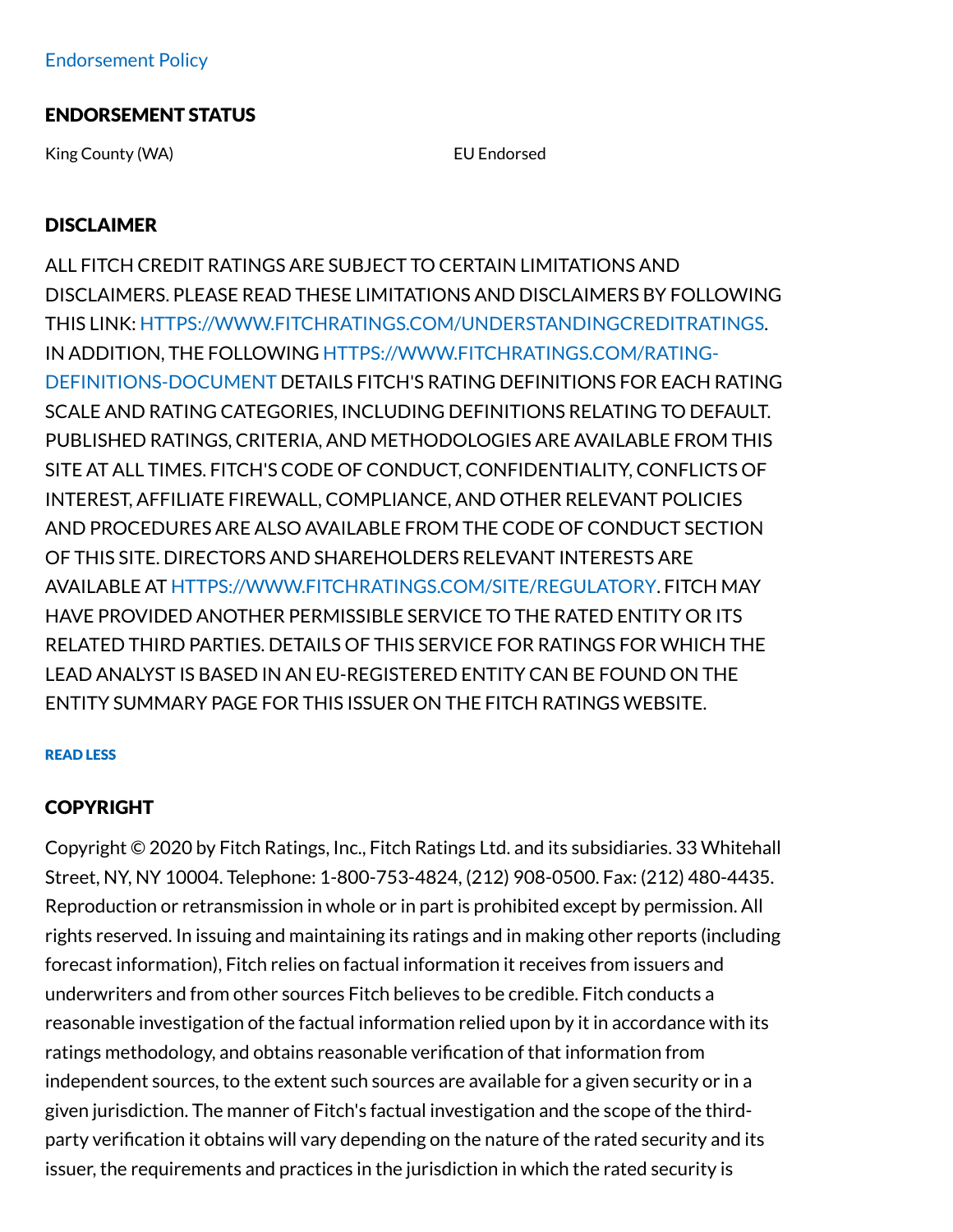offered and sold and/or the issuer is located, the availability and nature of relevant public information, access to the management of the issuer and its advisers, the availability of preexisting third-party verifications such as audit reports, agreed-upon procedures letters, appraisals, actuarial reports, engineering reports, legal opinions and other reports provided by third parties, the availability of independent and competent third- party verification sources with respect to the particular security or in the particular jurisdiction of the issuer, and a variety of other factors. Users of Fitch's ratings and reports should understand that neither an enhanced factual investigation nor any third-party verification can ensure that all of the information Fitch relies on in connection with a rating or a report will be accurate and complete. Ultimately, the issuer and its advisers are responsible for the accuracy of the information they provide to Fitch and to the market in offering documents and other reports. In issuing its ratings and its reports, Fitch must rely on the work of experts, including independent auditors with respect to financial statements and attorneys with respect to legal and tax matters. Further, ratings and forecasts of financial and other information are inherently forward-looking and embody assumptions and predictions about future events that by their nature cannot be verified as facts. As a result, despite any verification of current facts, ratings and forecasts can be affected by future events or conditions that were not anticipated at the time a rating or forecast was issued or affirmed. The information in this report is provided "as is" without any representation or warranty of any kind, and Fitch does not represent or warrant that the report or any of its contents will meet any of the requirements of a recipient of the report. A Fitch rating is an opinion as to the creditworthiness of a security. This opinion and reports made by Fitch are based on established criteria and methodologies that Fitch is continuously evaluating and updating. Therefore, ratings and reports are the collective work product of Fitch and no individual, or group of individuals, is solely responsible for a rating or a report. The rating does not address the risk of loss due to risks other than credit risk, unless such risk is specifically mentioned. Fitch is not engaged in the offer or sale of any security. All Fitch reports have shared authorship. Individuals identified in a Fitch report were involved in, but are not solely responsible for, the opinions stated therein. The individuals are named for contact purposes only. A report providing a Fitch rating is neither a prospectus nor a substitute for the information assembled, verified and presented to investors by the issuer and its agents in connection with the sale of the securities. Ratings may be changed or withdrawn at any time for any reason in the sole discretion of Fitch. Fitch does not provide investment advice of any sort. Ratings are not a recommendation to buy, sell, or hold any security. Ratings do not comment on the adequacy of market price, the suitability of any security for a particular investor, or the tax-exempt nature or taxability of payments made in respect to any security. Fitch receives fees from issuers, insurers, guarantors, other obligors, and underwriters for rating securities. Such fees generally vary from US\$1,000 to US\$750,000 (or the applicable currency equivalent) per issue. In certain cases, Fitch will rate all or a